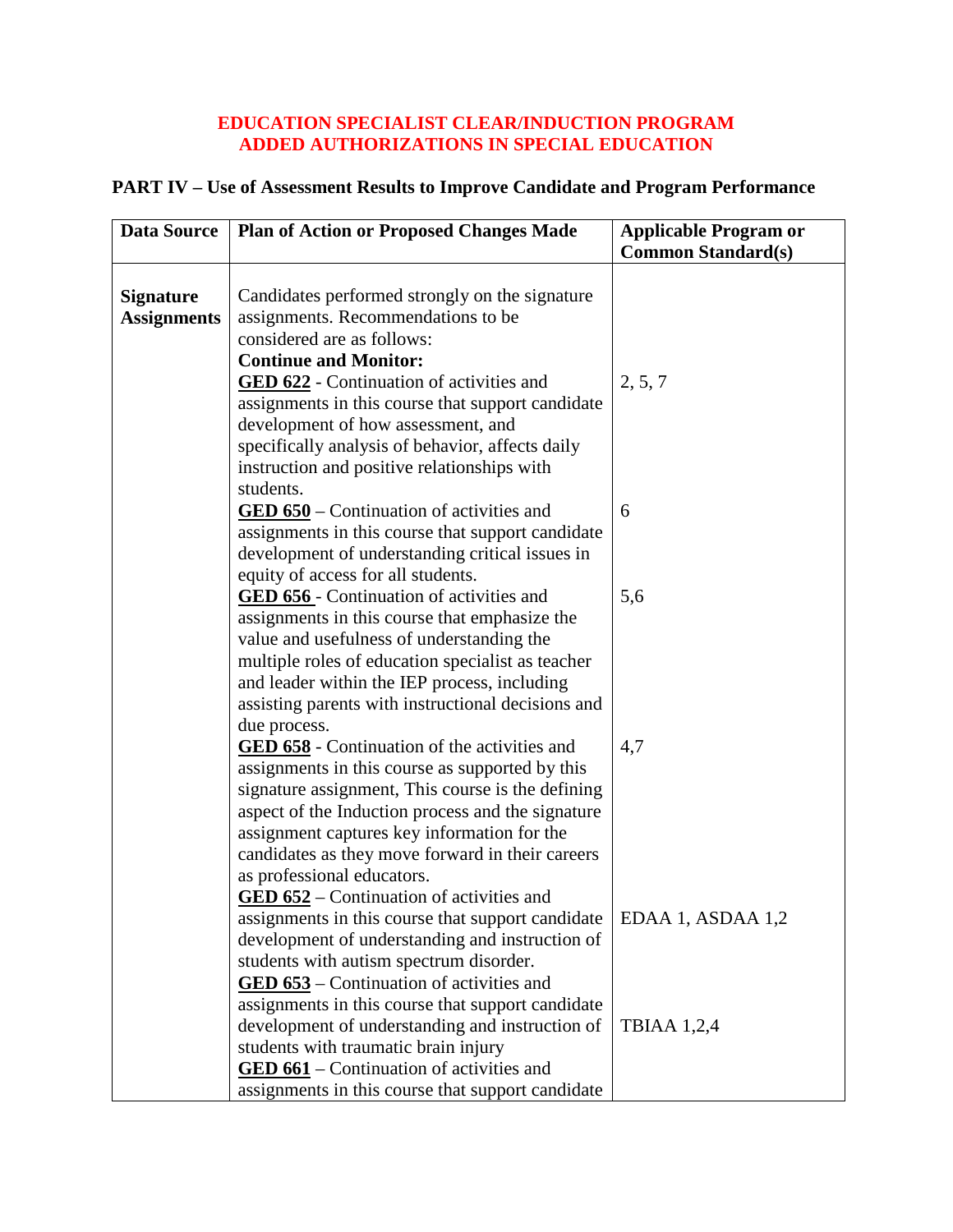|                     | development of understanding and instruction of<br>students in early childhood special education<br>programs and services.<br><b>Recommendation:</b><br>$\underline{\mathbf{GED 651}}$ – The current signature assignment<br>needs to be reviewed to determine if it is an<br>adequate measure or if another measure might<br>be more appropriate. It is also recommended<br>that priority be given to a calibration activity<br>before the course is offered again in the coming<br>school year. The calibration process will<br>increase greater alignment between regional<br>centers on scoring of the assignment.                                                                                                                                                                                                                                                                                                                                                                                                                                                                                                                                                                                                                                                                                                                                  | $ECSEAA$ 1,2,3<br>$EDAA$ 1,2 |
|---------------------|---------------------------------------------------------------------------------------------------------------------------------------------------------------------------------------------------------------------------------------------------------------------------------------------------------------------------------------------------------------------------------------------------------------------------------------------------------------------------------------------------------------------------------------------------------------------------------------------------------------------------------------------------------------------------------------------------------------------------------------------------------------------------------------------------------------------------------------------------------------------------------------------------------------------------------------------------------------------------------------------------------------------------------------------------------------------------------------------------------------------------------------------------------------------------------------------------------------------------------------------------------------------------------------------------------------------------------------------------------|------------------------------|
| <b>Dispositions</b> | Candidates scored higher than 3.5/4 on all<br>dispositional criteria. Candidates scored<br>relatively higher on Indicator 2 Honesty and<br><i>Integrity</i> (3.78/4) than they did on Indicator 8<br>Diligence for Work Habits and Responsibility<br>for Learning (3.52/4). Candidates scored higher<br>with 6 of the 8 criteria at $3.85/4$ or higher.<br>Diligence in Work Habits and Responsibility for<br>Learning (3.69/4) and Harmony in the Learning<br>Community (3.69/4) were scored relatively<br>lower when compared to the other dispositional<br>criteria. As the dispositions changed from 8 to<br>4, candidates demonstrated that Disposition 1<br><i>Honor</i> (3.64/4) was the highest score and<br>relatively lower was Disposition 3 Reflective<br>Learner (3.43/4). With the recent change from<br>8 Dispositions to 4 Dispositions, it would be<br>useful for the program team to review the Table<br>19 findings and identify ways in which support<br>for Dispositions can be increased in coursework<br>across the program. Recommendations include<br>continuation of specific points of assessment of<br>Dispositions within the program along with<br>intentional activities and/or assignments within<br>courses to support the development of the<br>Dispositions throughout the candidate's<br>experience of the program. |                              |